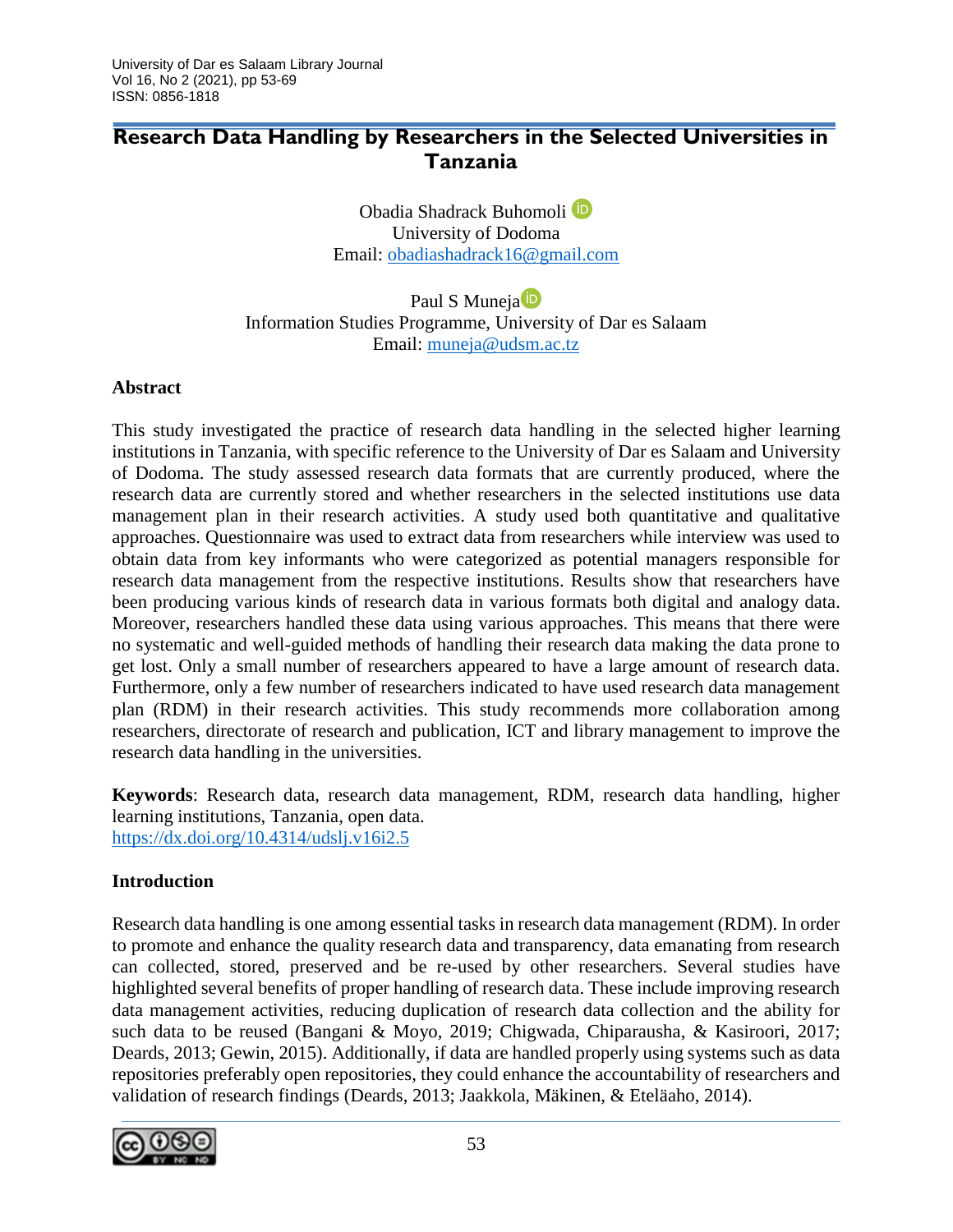Universities and research institutions are mostly known for generating data from research because research is one of the three core objectives of universities and research expertise is heavily invested in these institutions. In view of this, generated data in these institutions are supposed to be handled properly in such a way that they can be used in the future in validating the research findings, to avoid duplication of effort and for cost cutting. However, in most African countries, it is not known how data are handled after the research project is over (Borgman, 2018). Currently, handling of research data is very crucial especially in this era where there is a proliferation of shared research output online. Therefore, validation and transparency of data is inevitable in promoting quality and impact of research. Aurban University (2019) stipulates that research data have to be handled with care and be made easily available when the need arises. However, if research data are not handled properly, there might be duplication of efforts resulting into wastage of time and money needed for re-collecting the same data (Karick, 2014)

Research data handling is one of the pre-requisites towards adoption of open data. Open data are known for increasing accountability, transparency, research visibility, and validation of research findings and protecting the integrity of the research findings (Bangani & Moyo, 2019; Zuiderwijk & Spiers, 2019). Several academic and research institutions are currently collecting, storing and preserving research data in open data repositories. Few examples of these according to https://www.re3data.org include data repositories at University of Sheffield, University of Cape Town, University of Pretoria and University of Essex. The same list can be traced from Open Access Directory of Data Repositories (OAD) and https://www.fairsharing (Tripathi, Shukla, & Sonker, 2017).

Handling of research data in Africa has been reported to be poorer compared to some other continents (Avuglah, 2016; Davies, Walker, Rubinstein, & Perini, 2019). However, the situation in sub-Saharan Africa is still at infant stage with exception of South Africa which is far better than the rest of the African continent in terms of research data management (Bangani & Moyo, 2019; Joseph, 2017; Ng'engo, 2018). The government of the United Republic of Tanzania (URT) has shown to have made some steps towards management of public data by establishing open data repository that is accessible through https://www.opendata.go.tz. This data repository contains various data sets generated by the government agencies including health, education, water and other sectors. The establishment of open data repository went hand in hand with formulation of open data policy where in 2016; the first draft of the policy was released. The establishment of data policy in the country may provide guidelines on handling of research data (The United Republic of Tanzania, 2016). Other initiatives that have been pioneered by the URT that may further support research data handling include establishment of the National ICT Broadband, which have stabilized internet accessibility, and establishment of institutions, which deal with research data. These are such as; National Bureau for Statistics (NBS), Commission for Science and Technology (COSTECH), e-Government Agency (eGA), Records and Archives Management Department (RAMD), Tanzania Information Services and other public institutions which are dealing with research data (Anatory, 2017; Mulamula, 2016; Shao & Saxena, 2019). These institutions do guide, manage and regulate the use of data in one way or the other (Shao & Saxena, 2019) For instance, NBS is responsible for coordinating and managing data contents in the government open data repository. eGA is responsible for maintaining the data repository and provides technical support. Furthermore, RAMD is responsible for classification and verification of datasets; (Shao & Saxena, 2019). Tanzania Communications Regulatory Authority (TCRA) is responsible for the provision of infrastructures to manage online data while Information Services

Research Data Handling by Researchers in the Selected Universities in Tanzania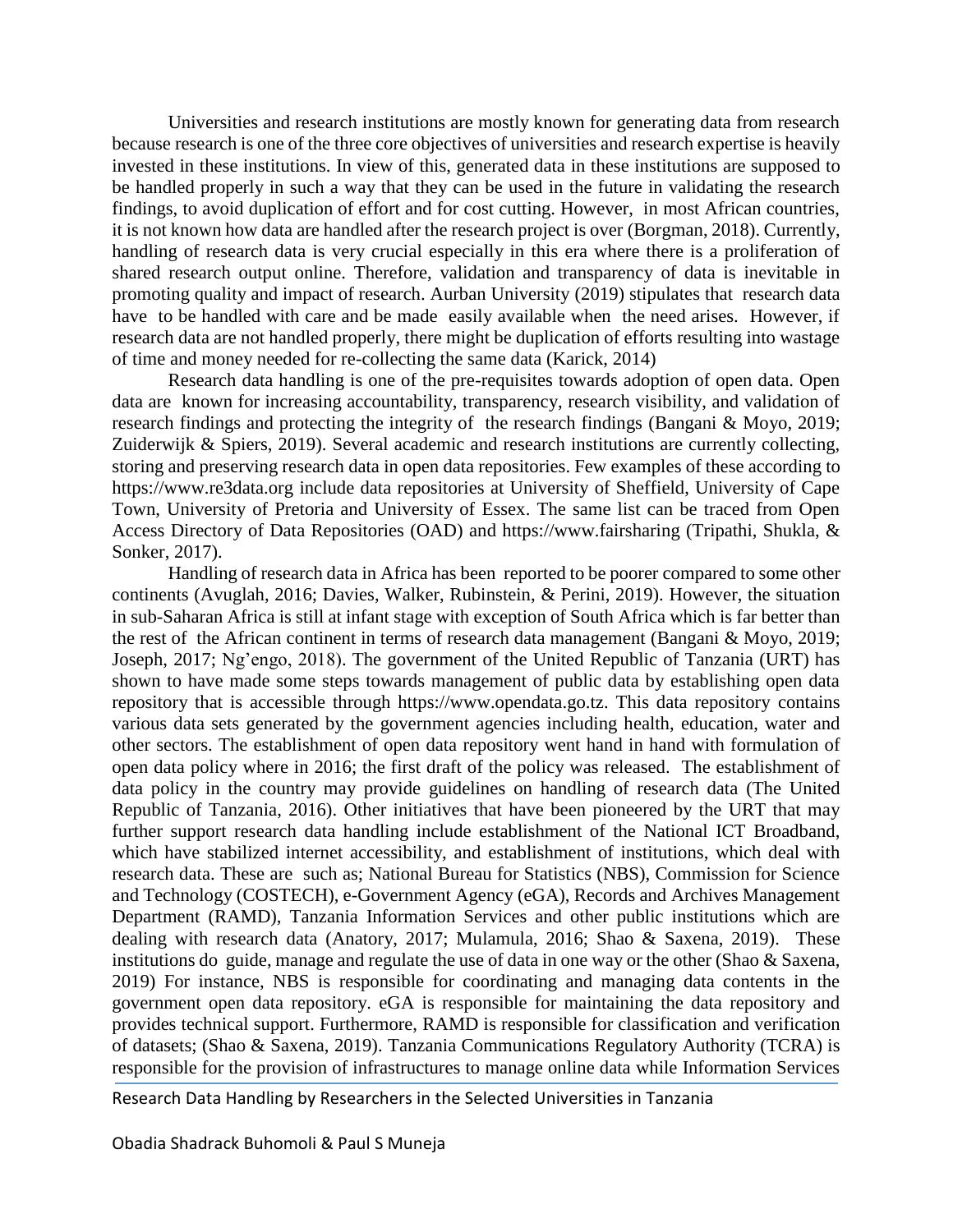(MAELEZO) is responsible for raising awareness on data handling and open data (Shao & Saxena, 2019; Tanzania Communications Regulatory Authority, 2020; The United Republic of Tanzania, 2016).

In academic sector, proper handling of research data plays a very significant role in academic and research activities. The proper handling of research data facilitates transparency and accountability in research processes as it allows validation of research findings (Bangani & Moyo, 2019; Chigwada, Chiparausa & Kasiroori, 2017; Deards, 2013). Despite the benefits that come with proper research data handling, the state of research data handling by universities in Tanzania is not known. It is not clear how the generated data are collected, stored, preserved, and are made accessible for later use. Despite the efforts and initiatives made by the URT together with other institutions, little is known on how higher learning institutions handle their research data. The study by Mushi, Van Deventer and Pienaar (2020) investigated about implementation of Research Data Management (RDM) services at the Library of the University of Dodoma, Worker and Excell (2018) studied about open data for climate change, Shao and Saxena (2019) focused on barriers to open government data initiatives in Tanzania while Buhomoli and Muneja (2020) concentrated on awareness of open data among researchers in Tanzania. Nevertheless, none of these studies focused on research data handling by academicians, and this is the gap that this study intended to fill. Thus, this study aimed at investigating research data handling in selected higher learning institutions in Tanzania with special focus on the University of Dar es Salaam and University of Dodoma. Specifically, the study aimed to assess research data format that are currently produced, to identify how research data are currently handled as well as to explore whether researchers in higher learning institutions use data management plan in their research processes. This study was guided by the following research questions:

- i. What type of data format is currently produced by academicians and researchers in the selected Universities?
- ii. How are research data currently handled in the selected Universities?
- iii. How does the academic and researchers in the selected Universities comply with research data management plan in their research processes?

# **Literature Review**

Literature of this study is organized based on the objectives of the study. The plan of literature starts by discussing the general concept of research data handling, then it goes down to the specific objectives of the study.

# *Research Data Handling*

Research data handling is one of the essential tasks in research data management (Chigwada *et al.,* 2017; Kennan, 2016). Proper handling of research data is a crucial aspect towards adoption of the open data best practices as opposed to poor handling that acts as an obstacle in adoption of open data (Apanasevic, 2018; European Research Council, 2018). Handling of research data as one of the key aspects of Research Data Management (RDM), aims at assessing the formats of research data that are produced by researchers, the amount of research data that are possessed by researchers, duration in which data is kept by the researcher, place at which data is stored as well as the implementation of Research Data Management Plan in the research processes (Apanasevic,

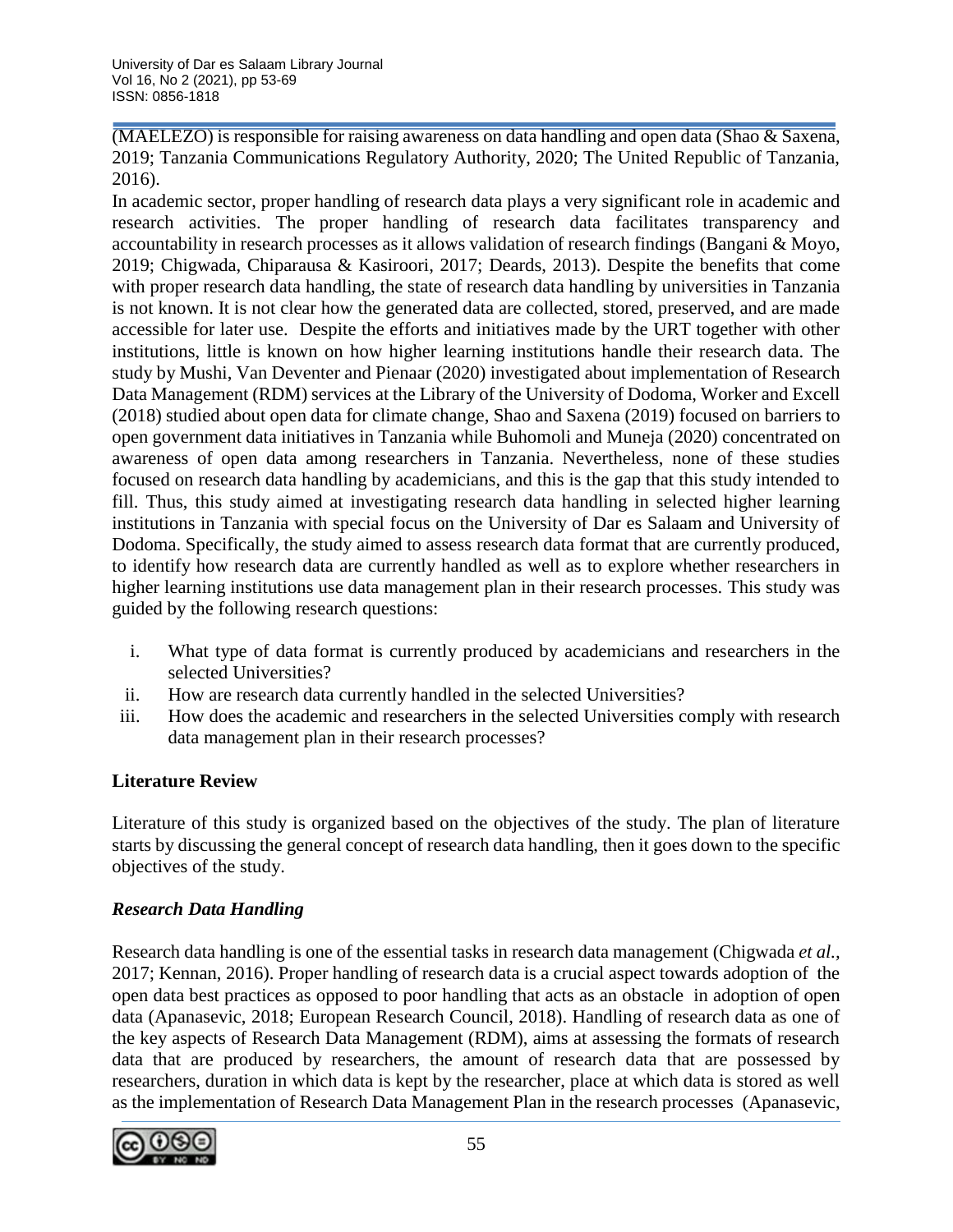2018; Ng'engo, 2018; Patrick *et al*., 2013). Research data are recognized as the valuable and important resources, which have to be taken with care. A study by Wyk (2018) conducted in South Africa revealed that most of the Universities in South Africa had devised mechanisms for handling their research data that made them reap the benefits associated with data. The same was observed in studies which were conducted in America, India, Wales (UK) and Austria which all showed efforts which were undertaken to strengthen data handling and management in their respective countries (Buys & Shaw, 2015; Kennan & Markauskaite, 2015; Tripathi *et al*., 2017; Van den Eynden *et al*., 2016).

Universities are currently using various ways of handling research data such as establishment of institutional data repositories where researchers deposit their data for the purpose of storing, preserving and sharing them with other researchers (Bangani & Moyo, 2019; Chigwada et al., 2017; Tuyl & Michalek, 2015). Despite the fact that some of the Universities, do not have data repositories, they use policies or guidelines which mandate their researchers where to store data and at what period (Piennar, 2010; Tripathi et al., 2017; Wyk, 2018). However, even those Universities which have data repositories, they lack guidelines which direct researchers where to store research data and the time to do so (Ng'engo, 2018; Tuyl & Michalek, 2015). Scholars have shown that, researchers whose institutions do not have data repositories are using various storage facilities in storing their research data. The tools which are commonly used are personal computer saver, online storage, personal devices and others (Kennan, 2016; Ng'engo, 2018). However, more challenges have been noted especially when a researcher has a large amount of data which cannot easily be accommodated with their storage devices.

Besides that, studies which were conducted by Kennan and Markauskaite (2015) and Chigwada *et al.,* (2017) on practices of research data management in Wales and Australia and Zimbabwe respectively, showed that researchers in Wales and Zimbabwe were responsible for handling and management of their research data. In addition, it was upon the researchers' decision to decide on whether to store them for the future use or to discard them. Studies conducted by Elsayed and Saleh (2018) in Arab countries and Ng'engo (2018) in Kenya also revealed the same results. Moreover, Kennan and Markauskaite (2015) argue that it is upon the researchers' preference to decide and choose places for storing their research data for example: researchers in Australia preferred to store their research data in Compact Disks, USB drives computer hard disk, external disk, and very few respondents reported to store their data on the cloud. This indicates that, researchers were using various ways for the storage of their research data in higher learning institutions.

#### *Format of Research Data*

Formats by which research data are produced indicate how the research data are handled in the respective organization (Whitmire, Boock, & Sutton, 2015). Existence of multiple data formats in one institution may imply lack or no guideline on data handling (Ng'engo, 2018; Whitmire *et al.*, 2015). Policies and guidelines help in the implementation of proper data handling by researchers from production and preserving them in the format that have been assessed and accepted by institutions. However, some data exist in analogy form, the format that is non-machine readable which may cost an institution which wants to convert them into digital formats especially those institutions that want to adopt research data management initiatives (Kennan &Markauskaite, 2015; Ng'engo, 2018; Tuyl & Michalek, 2015). It is also true to Tuyl and Michalek, (2015) who

Research Data Handling by Researchers in the Selected Universities in Tanzania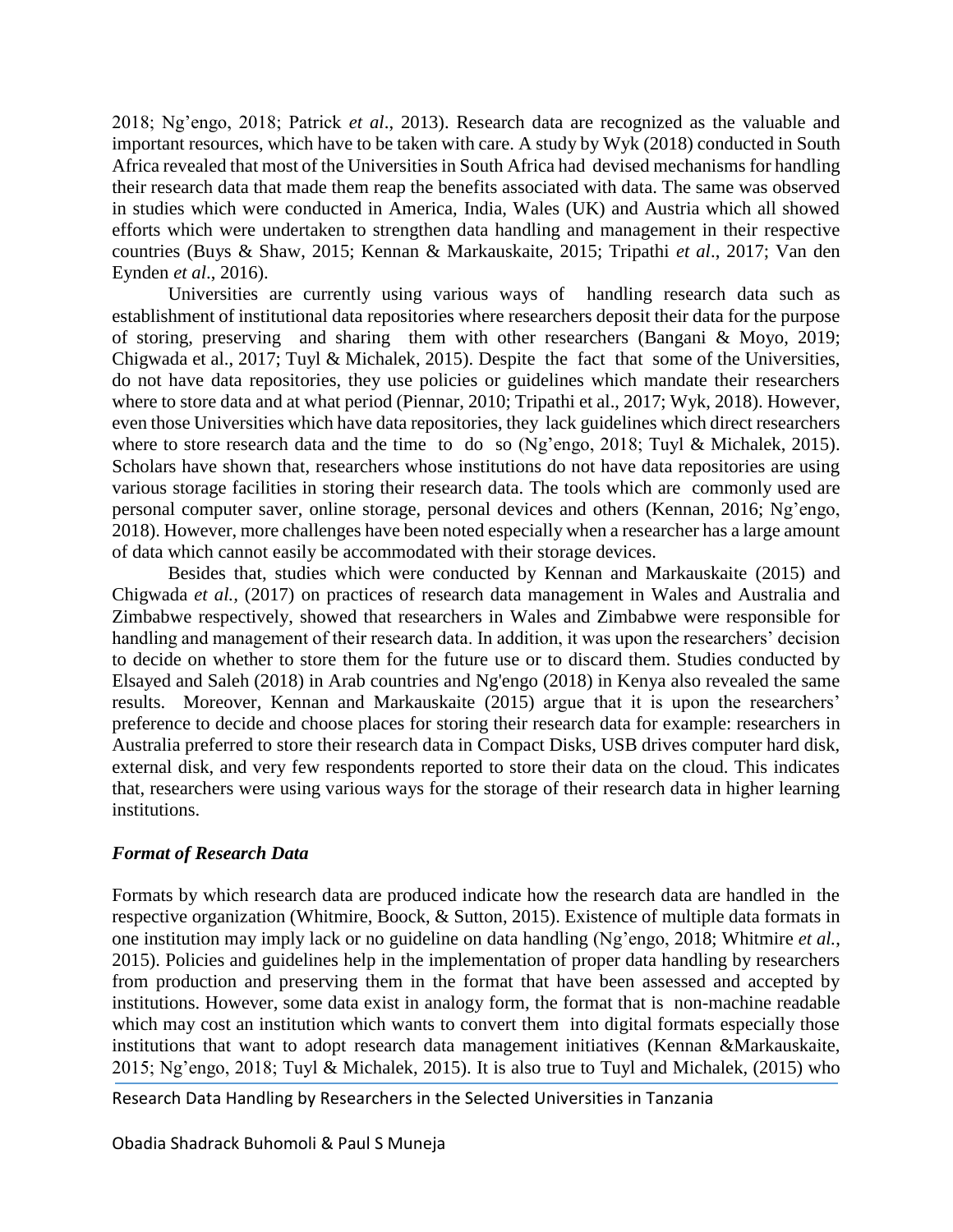argue that conversion of data from one format to another always requires application of hardware and software to implement and some software may require the proprietary software which are costly. Scholars such as Chigwada *et al.,* (2017); Chiware and Becker, (2018) and Wyk, (2018) recommend file formats which are produced by researchers to be in format that can easily be contextualized. This means the format that does not necessarily require proprietary software as well the format that does not require any technical assistance in order for it to be used. In other words, they recommend the use of open file formats that are using open source software (OSS) which are easily manageable.

The study by Chigwada *et al.,* (2017) presented that researchers in Zimbabwe research institutions were keeping their research data in various file formats such as spreadsheets, video, text documents, graphics, audio, and structured text. A study conducted by Bangani and Moyo (2019) also asserted that research data that were produced by researchers in South African Universities were mostly in office formats (64%), statistical format such as SPSS, GIS, FITS (36%), web-based research data set (19%), image (15%) and archive data such as ZIP, RAR, JAR (0.8%). Moreover, majority of the studies on research data management and data handling among researchers found that most of the research data were produced in office formats and fewer of them in the archive data formats (Elsayed & Saleh, 2018; Van den Eynden, Corti, Woollard, Bishop, & Horton, 2011; Van den Eynden *et al*., 2016). Ng'engo (2018) argues that knowing the file formats produced by researchers is very important since it indicates how the researchers are handling their research data and whether the formats would favour future use which is the most important and indication of the value of research data.

### *Research Data Management Plan*

Research Data Management Plan (RDMP) is very important in assessing the current handling of research data. Ng'engo (2018) defines the plan of managing research data as the document that shows how data would be collected, analysed, where should they be stored, at what duration, who would have the access to them, and how will they use the accessed data. RDMP can be treated as the roadmap of managing and handling research data. Some of the institutions require their researchers to provide the data management plan before going to the field. RDMP is used to control the handling and managing of research data, as well as acting as an important tool for data quality assurance (Data curation centre, 2004; UK data Archives, 2017).

The study conducted by Tuyl and Michalek (2015) found that most of the researchers at Carnegie Mellon University were using RDMP in their research processes especially for the public funded research projects as opposed to Kennan and Markauskaite (2015) and Ng'engo (2018) who found that researchers in Wales, Australia and Kenya were not using RDMP in their research processes. Perhaps the difference of using or not using RDMP could be attributed to by several factors including policies and guidelines, ICT infrastructure, knowledge and so on.

Literature suggests that one of the most important step in the adoption and usage of open data is to know the current practices of handling\ research data. Literature has shown that researchers were producing research data in both digital formats and analogy formats (Bangani & Moyo, 2019; Chigwada et al., 2017; Elsayed & Saleh, 2018). Research data are mostly stored by researchers through their personal storage systems (Kennan, 2016), although some researchers have started depositing their data into data repositories (Koopman & Jager, 2016a). Moreover, the usage of RDMP appeared to vary across countries and researchers. Knowledge on current handling of research data by institutions has a direct link with their readiness in adoption open data.

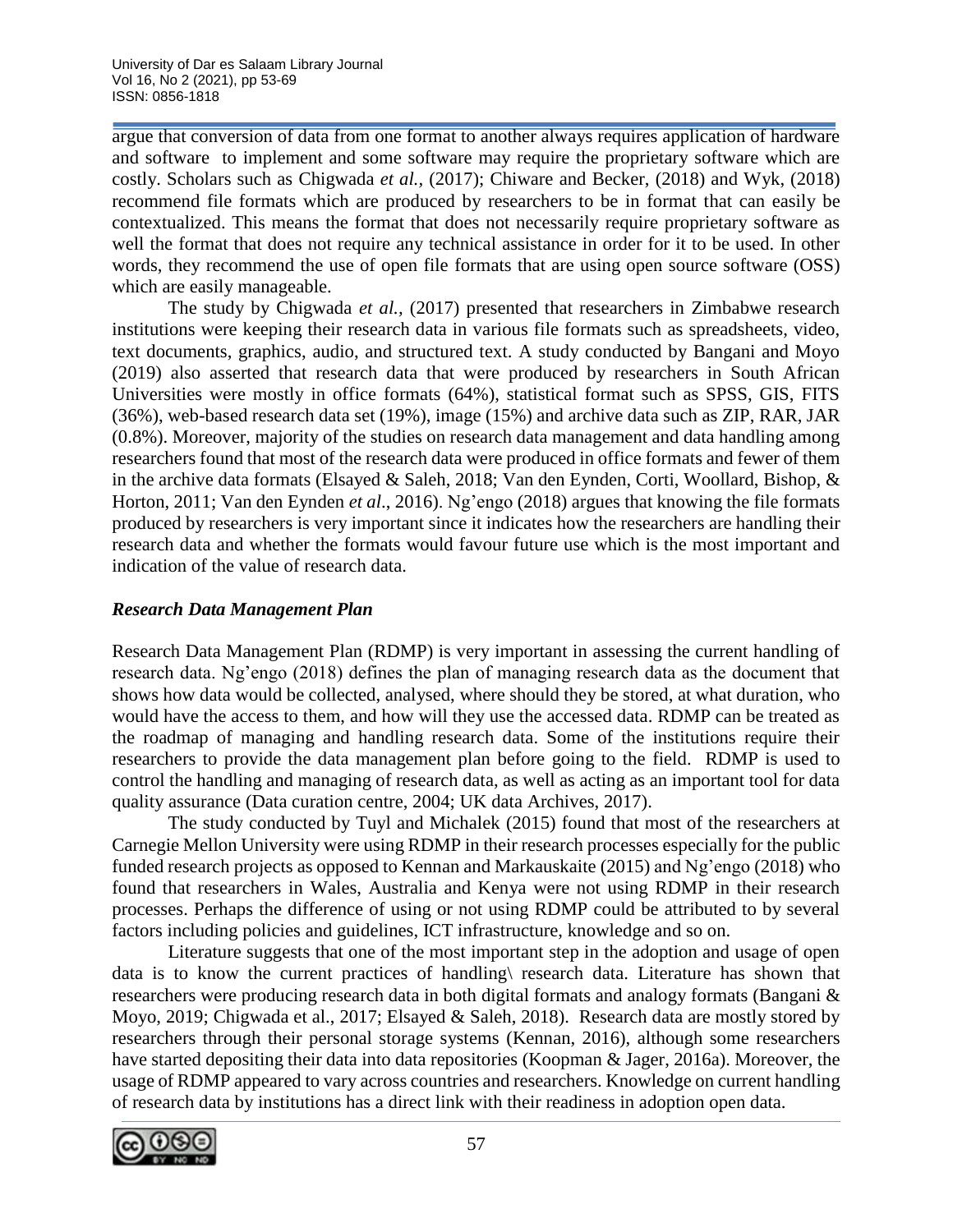#### **Methodology**

This study was conducted in the University of Dar es Salaam and University of Dodoma in Tanzania. Both sites at which the study was conducted were selected because they are the largest public universities in the country with a lot of researchers, reliable ICT Infrastructures and because of their potentiality in the use and reuse of research data. Authors chose public Universities because they are funded by the government using public money where it is believed that the proper handling of research data will eliminate wastage of public funds caused by duplication of research data collection. A cross-sectional survey design was employed in the study where both quantitative and qualitative data collection methods were employed. Quantifiable data were collected using quantitative methods while qualitative data were collected using qualitative methods. The study population included researchers and potential research data managers. This group of the respondents was used because it was believed that it would give the research insights on research data handling considering that this topic was a new phenomenon in Tanzania during the time of this survey. The sample size was calculated using Yamane's (1967) formula. The sampling frame was determined from the facts and figures' documents of UDOM and UDSM (University of Dar es Salaam, 2017; University of Dodoma, 2018). At the time when this study was being conducted, UDOM had 782 academic staff and UDSM had the 1164 academic staff.

The confidence interval employed by the study was 90%, and sample size was calculated and derived from the Yamane's formula and found to be 95. This meant that the number of respondents to participate in this study was supposed to be not less than 95. Taking into account the fact that not all individuals would return the questionnaires distributed to them, the number of individuals to participate in this study was set at 200. The distribution of the sample between the two universities was calculated based on the number of researchers that each institution had, thus contributing to the total study population. One hundred and forty-seven (147) questionnaires were returned which made a response rate of 73.5%. The distribution of questionnaires for each of the participating universities was based on the available numbers of the academic staff. Based on this criterion, 84 questionnaires were distributed to UDOM academic staff and 116 questionnaires were distributed to UDSM academics staff. More details are indicated in Table 1.

|                 |      | <b>Population</b> Percentage of the total population Sample Size |            |
|-----------------|------|------------------------------------------------------------------|------------|
| <b>UDOM</b> 782 |      | 42%                                                              | 84         |
| <b>UDSM</b>     | 1164 | 58%                                                              | 116        |
| Total           | 1846 | 100\%                                                            | <b>200</b> |
|                 |      | Source: Field Data (2020)                                        |            |

**Table 1: Sample size distribution between the selected higher learning institutions**

Both probability and non-probability techniques were employed in this study. Stratified sampling was applied to obtain respondents who filled in the questionnaires. Purposive sampling was applied to obtain potential research data managers who participated in key informants' interviews. Research data managers are administrators or directors overseeing all workflows related to

Research Data Handling by Researchers in the Selected Universities in Tanzania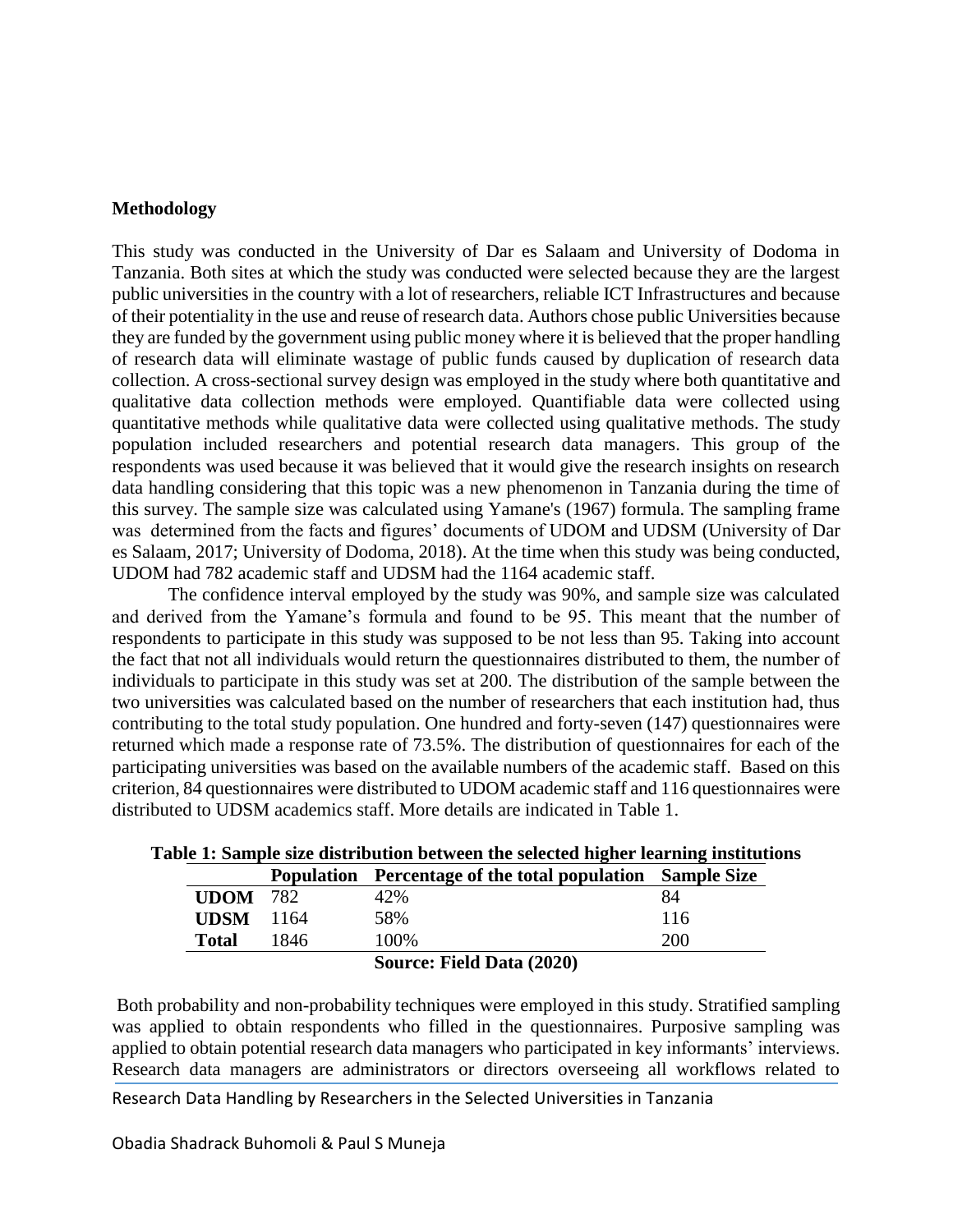research data (Avuglah, 2016; Ng'engo, 2018). In this study, research data managers included all directors who were the potential overseers of research data. University top leaders/managers were chosen based on their roles in handling research data where six potential managers from each institution were chosen including Directors of Library Services, Directors of Research and Publication, Directors of Postgraduate Studies, Directors of Quality Assurance, and Directors of ICT. To maintain anonymity and research ethics, names of the respondents together with their affiliations, were hidden. Instead, respondents were given codes starting with R1 up to R12. The quantitative data collected from the survey were analysed quantitatively using Statistical Product for Service Solution (SPSS) while qualitative data were analysed qualitatively using content analysis.

### **Presentation of the Findings and Discussion**

This section presents the findings together with the discussion of each finding. The section is organized according to the research questions which guided this study.

# *Respondents' Demographic Characteristics*

The demographic characteristics of the respondents were as follows: female respondents were 58 (39.5%) lower than males who were 89 (60.5%). This finding suggests that the number of female researchers in academic institutions in most of the African countries is still low (World Health Organization, 2015). The age of the respondents were as follows: the respondents with ages between 36 and 45 years were 57 (38.8%), those aged between 26 and 35 were 44 (29.9%), those aged above 55 years were 20 (13.6 %,), respondents aged 46 and 55 were 20 (13.6%), and those with the age of 18 and 25 were 6;(4.1%). The education level of the respondents was as follows: PhD degree 57 (38.8%), master's degree 84(57.1%), and (6 respondents (4.1%) had bachelor degree. These findings align with the study by Kimaryo (2016) who found higher number of academic members in higher learning institutions with master's degree than other education levels. This level of education was sufficient to provide information on research data handling in their institutions. Therefore, this study sought to capture the said demographic features and see whether they had influence on research data handling.

# *Publication Experience*

This study sought to understand the respondents' experience in publication in order to ascertain researchers' current practices in managing their research data. Table 2 reveals that 49 (33.3%) of the respondents had experience of 3-5, while 45 (30.6%) had experience of 6-8 years, 35 (23.8%) had experience of more than 8 years, 18 (12.2%) had experience of less than three years' in conducting research.

| Table 2: Experience in doing Research $(II = I + I)$ |       |                   |           |      |           |      |      |               |       |      |
|------------------------------------------------------|-------|-------------------|-----------|------|-----------|------|------|---------------|-------|------|
| INST.                                                |       | Less than 3 years | 3-5 years |      | 6-8 years |      |      | Above 8 years | Total |      |
|                                                      | Freq. | $\%$              | Freq.     | %    | Freq.     | %    | Freq | $\%$          | Freq. | $\%$ |
| <b>UDSM</b>                                          |       | 5.4               | 26        | 17.7 | 28        | 19.0 | 22   | 15.0          | 84    | 57.1 |
| <b>UDOM</b>                                          | 10    | 6.8               | 23        | 15.6 | 17        | 11.6 | 13   | 8.8           | 63    | 42.9 |

**Table 2: Experience in doing Research (n = 147)**

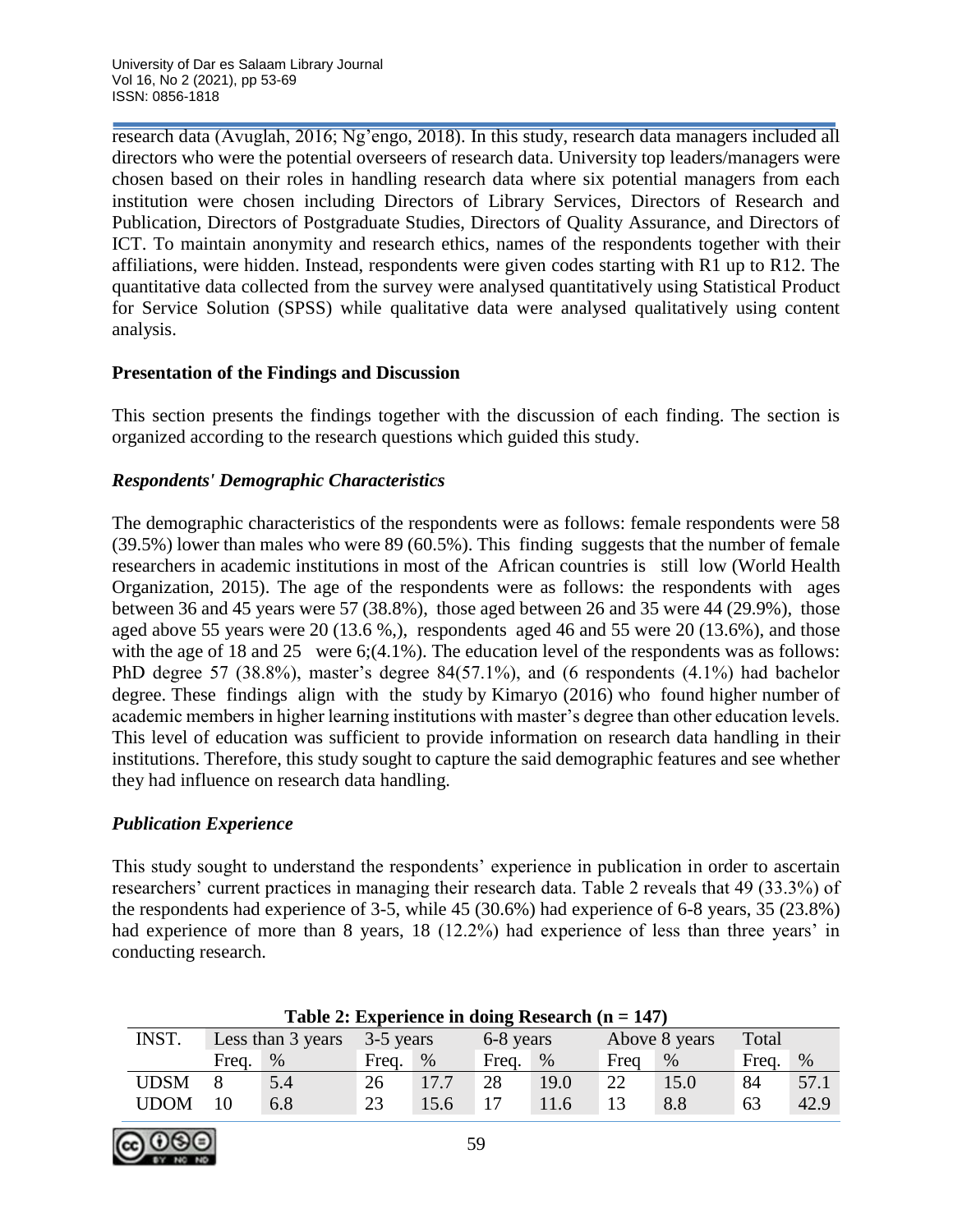| TOTAL 18 | 12.2                             | $\sqrt{49}$ 33.3 45 | 30.6 35 |  | 147 | 100 |
|----------|----------------------------------|---------------------|---------|--|-----|-----|
|          | <b>Source: Field Data (2020)</b> |                     |         |  |     |     |

These results imply that most of the respondents had sufficient experience in doing research. Knowing research experiences of the respondents in doing research was very important since such an experience was likely to have a profound influence on researchers' decisions regarding handling of their research data (Kassen, 2018).

#### *File Formats Produced in the Course of Research*

Results in Figure 1, show that respondents were generating their data in a variety of formats. The findings indicate that; 73 (49.7%) were generating their files in print format, 115 (78.2%) were generating research in text documents (.pdf, .docx, .rtf, .doc, .log., .txt, etc.). Again, 82 (55.8%) were generating their research data in spreadsheet file formats (csv, .wks, ods, .xls, etc.). Moreover, 30 (20.4%) were generating their research data in a structured text/ Web (xml, Html, json, xhtml, etc.). The 50 respondents (34%) were generating their file formats in graphics/ Images (.png, .bmp, .jpg, .tiff, svg, .gif, etc.). It was also found that 25(17%) were generating the research in audio file formats (ogg, .mp3, .wav, aiff, etc.) 16 (10.9%) were generating their file formats in video/Film files (mp4, mpeg, wmv, mov, avi, etc.), 14 (9.5%) were generating the file formats in computer aided design (CAD), 80 (54.4%) statistical data (.sas, .spss, .sav, etc.) while only 5 (3.4%) were generating their findings in other file formats.



**Figure 1: Research data formats in the area of study (n=147)**

The findings show that when this study was being conducted, researchers were generating data in both digital and analogy format. Managing data in a variety of format may have challenges in curation, security and their accessibility. This concern was expressed by Chigwada *et al.,* (2017), Johnson, Chiareli and Kaye (2016) and Kennan and Markauskaite (2015) who cautioned about managing research data in a variety of formats. The findings of this study also cement the study

Research Data Handling by Researchers in the Selected Universities in Tanzania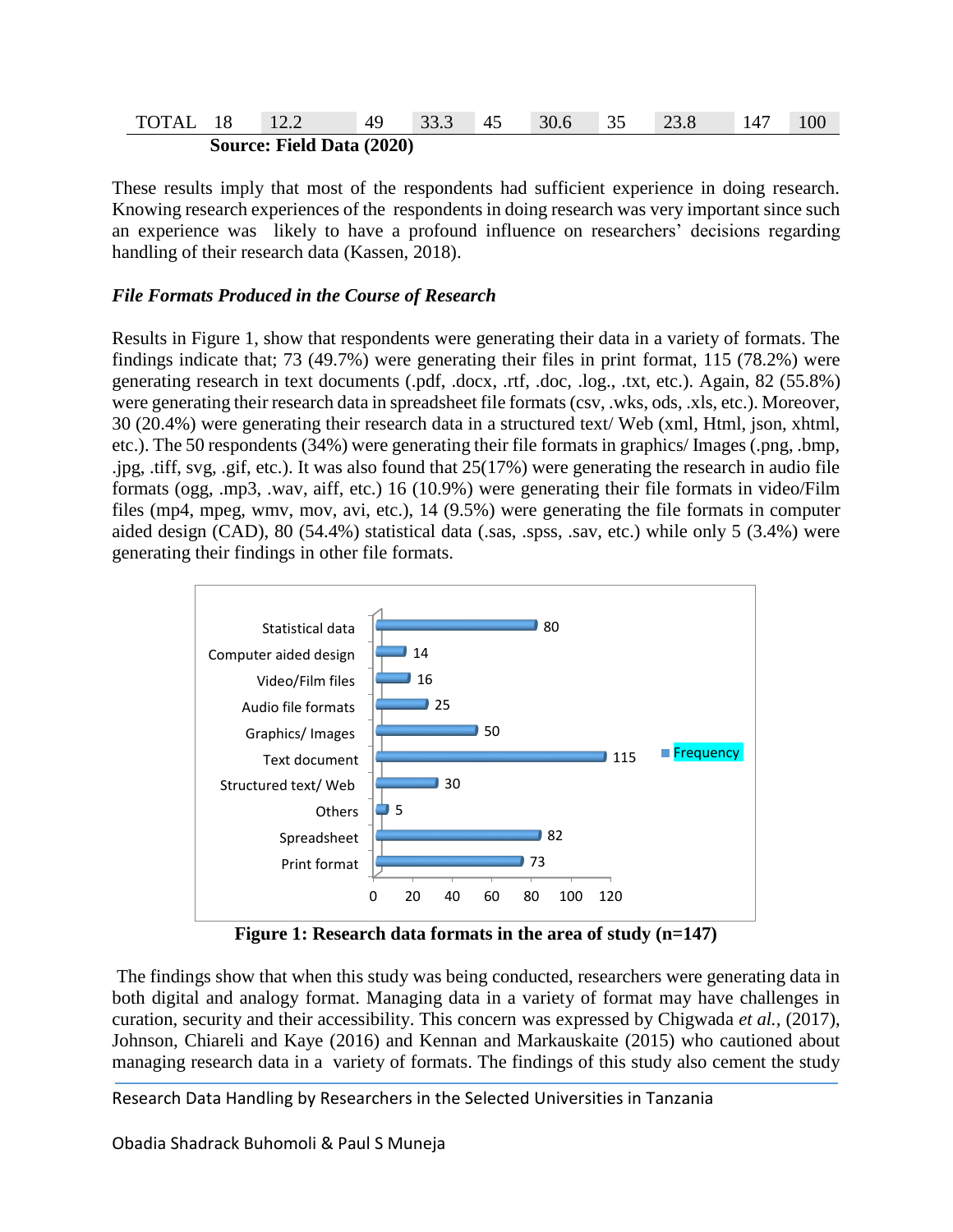by Bangani and Moyo, (2019) who emphasized on the importance of guidelines for the generation of research data. The findings of this study imply that, there were no guidelines on the type of data format that the researchers would follow.

### *Research Data Handling*

To answer a question on how research data were being handled, researchers investigated the following variables: research data storage, handling of research data after the research project was over, duration of the keeping research data and the amount of research data that were possessed by the researchers.

### *Research Data Storage Devices mostly used by the Respondents*

Respondents were asked to indicate the type of storage devices they were mostly using in storing their data. The findings show that the respondents were using various devices for the storing their research data as illustrated in Figure 2.



### **Figure 2: Storage devices mostly used by the Respondents (n=147) Source: Field Data (2020)**

As presented in Figure 2, the findings indicate that majority of the respondents were storing their data in personal storage devices such as flash drives USB, computer hard drive, DVDs, CDs, 132 (89. 8%). It was noted that few respondents were using online storage such clouds etc. 45(30.6%). Those who were using personal computer servers were 28 (19. 0%). Again, those who were using notebooks were 37 (25.2%), those who were using printed forms were 58(38.5%), while those who

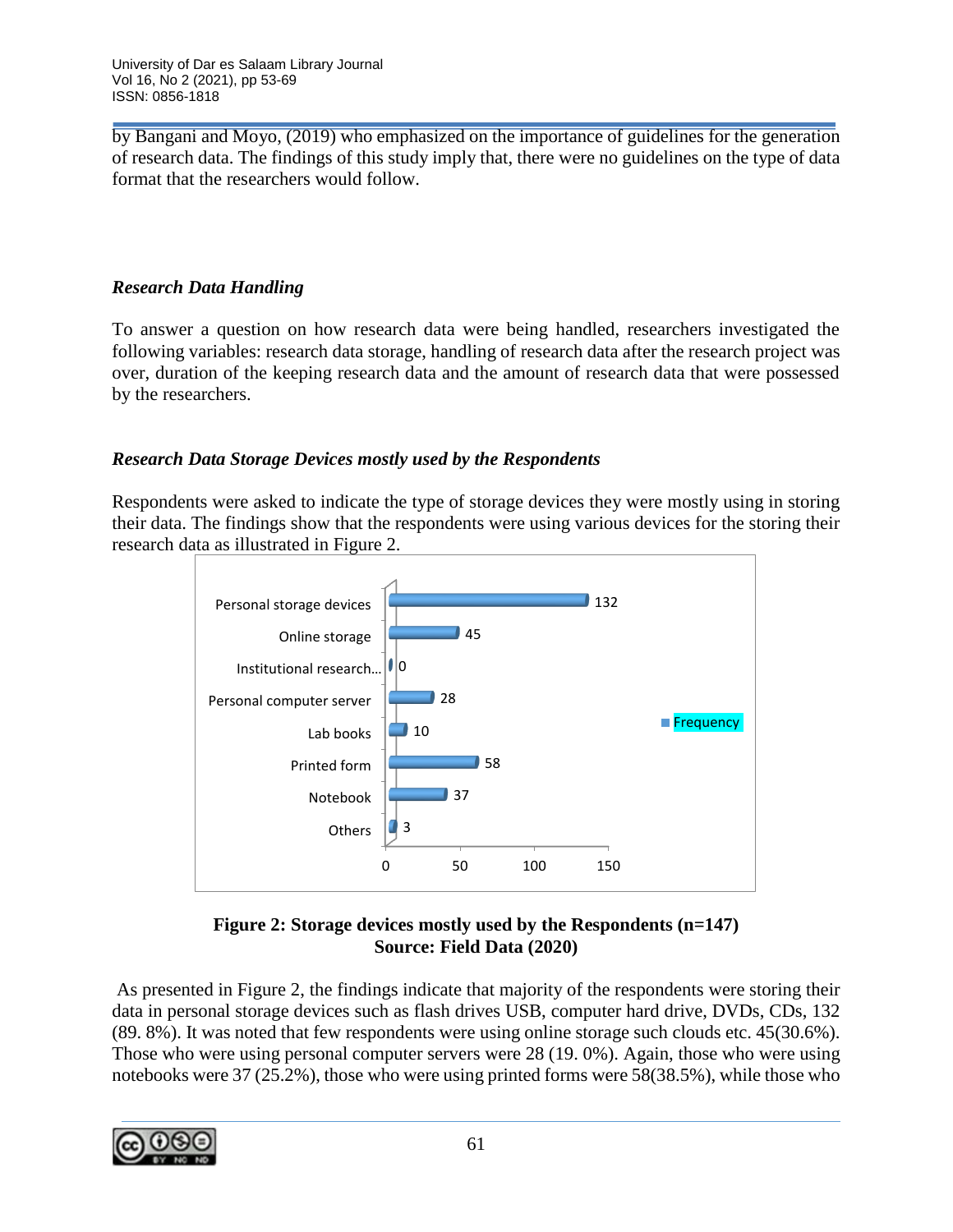were using other means of data storage were 3(2%) and research data repository was not mentioned by any one.

As presented above, the findings show that there was no single way that was being used by researchers in storing their research data. As the findings reveal, researchers were storing their research data depending on conveniently available means at a time. This implies that, researchers lacked a proper designed database (physical or online) where they could store and re-use their research data when needed in the future. These findings correspond with those by Avuglah (2016), Bangani and Moyo (2019) and Mushi *et al.,* (2020) who also found lack of proper designed databases for data storage.

Although Figure 2 indicates that the most commonly used were personal storage devices such as HDD, SSD, CDs, DVDs, and flash drives etc, these devices could easily lose data due to their physical delicateness, less secured as they could be attacked by the computer malware, thus leading to the data loss (Ng'engo, 2018). On the contrary, Johnson *et al*., (2016) found that most of the researchers liked cloud storage for storing their research data thus differing with the findings by Kennan and Markauskaite (2015) who found that most of the researchers in Wales and Australia liked using unsecured devices for storing their research data. Again, these findings show that there were no any guidelines on how research data could be treated as researchers were preserving their data according to what they perceived as right to them. These findings relate with those by Avuglah (2016) in Ghana, who noted lack of coordination on how research data could be treated. Additionally, interviews with the directors responsible for Research and Publications and those responsible for Library Services, showed that the issue of handling of research data was left to the individual researchers to decide. These findings contrast with those by Ng'engo, (2018) who indicated that research data handling in most of the research institutions in Kenya was directed to departments responsible for research data management in their respective departments.

### *Research Data Handling After the Research Project*

Respondents were also requested to indicate the way they were treating research data after the research data projects. Figure 3 shows the results obtained from the field.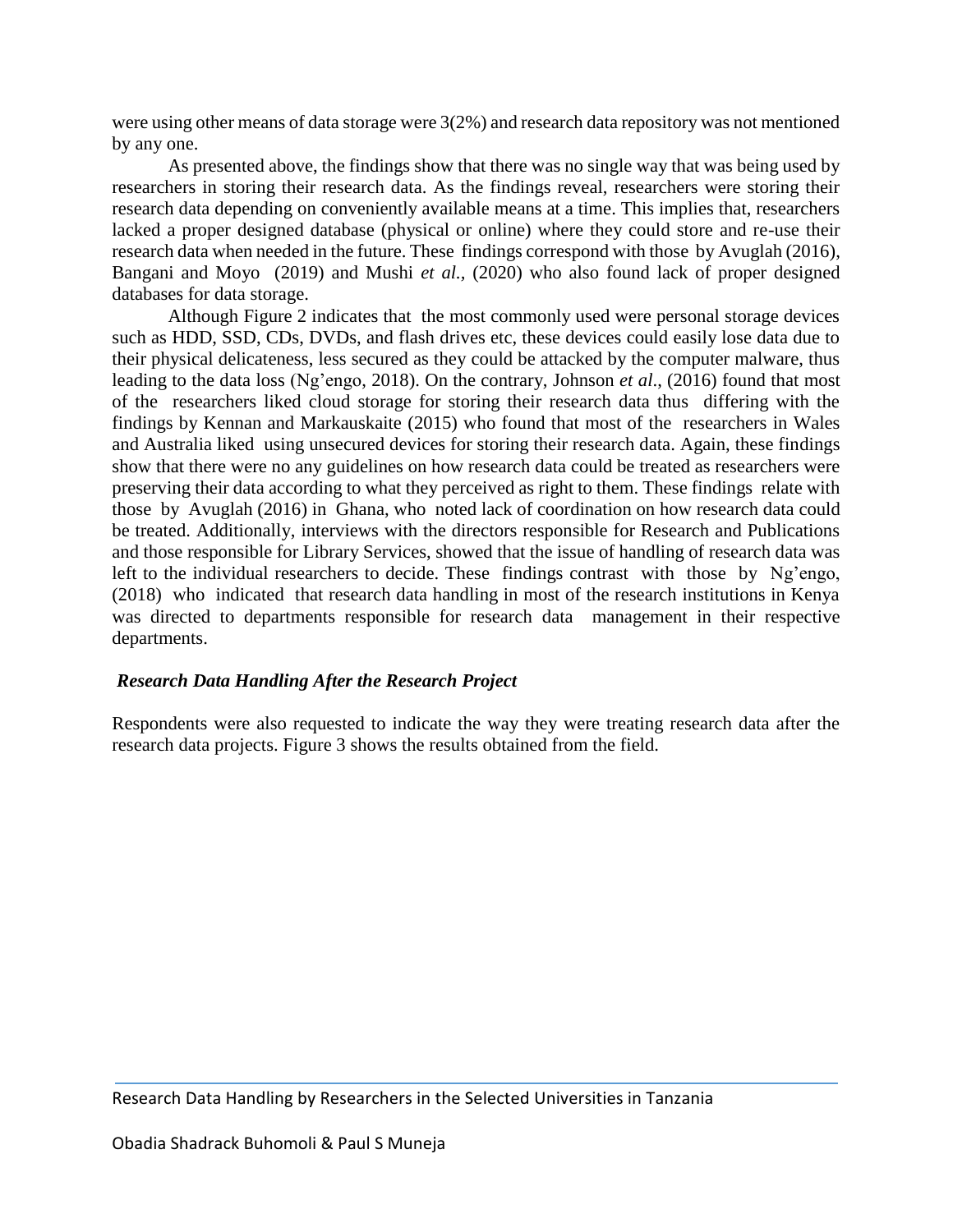University of Dar es Salaam Library Journal Vol 16, No 2 (2021), pp 53-69 ISSN: 0856-1818



**Figure 3: Treatment of research data after the research project (n=147) Source: Field Data (2020)**

The findings in figure 3 indicate that, most of the respondents revealed that, they were storing their data for the future use 110 (71.8%). Other respondents 61(41.5%) said that they used to discard their research data, (26 (17.7%) they used to handle their research data to the project supervisors, 21 (14.3%) they used to share their data with friends and 12 (8.2%) said that they used to handle their research data to their respective research offices.

Similarly, interviews with R5, R11, R3 and R9 revealed that matters with research data handling were left to individual researchers. These findings contrast with those by Ng'engo (2018), where research data handling was found to be done at the departmental level where departments were in-charge of all the activities regarding research data management. In this study, key informant interviews also indicated that researchers owned their research data and had to decide whether to keep them for future use or not. Apart from that, researchers were responsible for choosing places to store their data if a need to do so arose. According to Koopman and Jager (2016b) keeping data in this way could be a primary inhibitor of the adoption of OD initiatives. When asked about the current data storage place, R5 responded as follows:

*Our directorate is much concerned with research outputs. Research data handling is left to the individual researcher".*

Almost the same response was given by R11 who said:

*Research data handling is the task of the individual researcher; it is not our task as the Directorate. We are concerned with research outputs".*

As such, Key informants interview results revealed that the higher learning institutions selected for this study were only responsible for research outputs not the data used to produce them. This was so even for data collected in the public funded research projects. Due to this, it was noted that valuable and expensive datasets were discarded and got lost. This is to say, because, research data

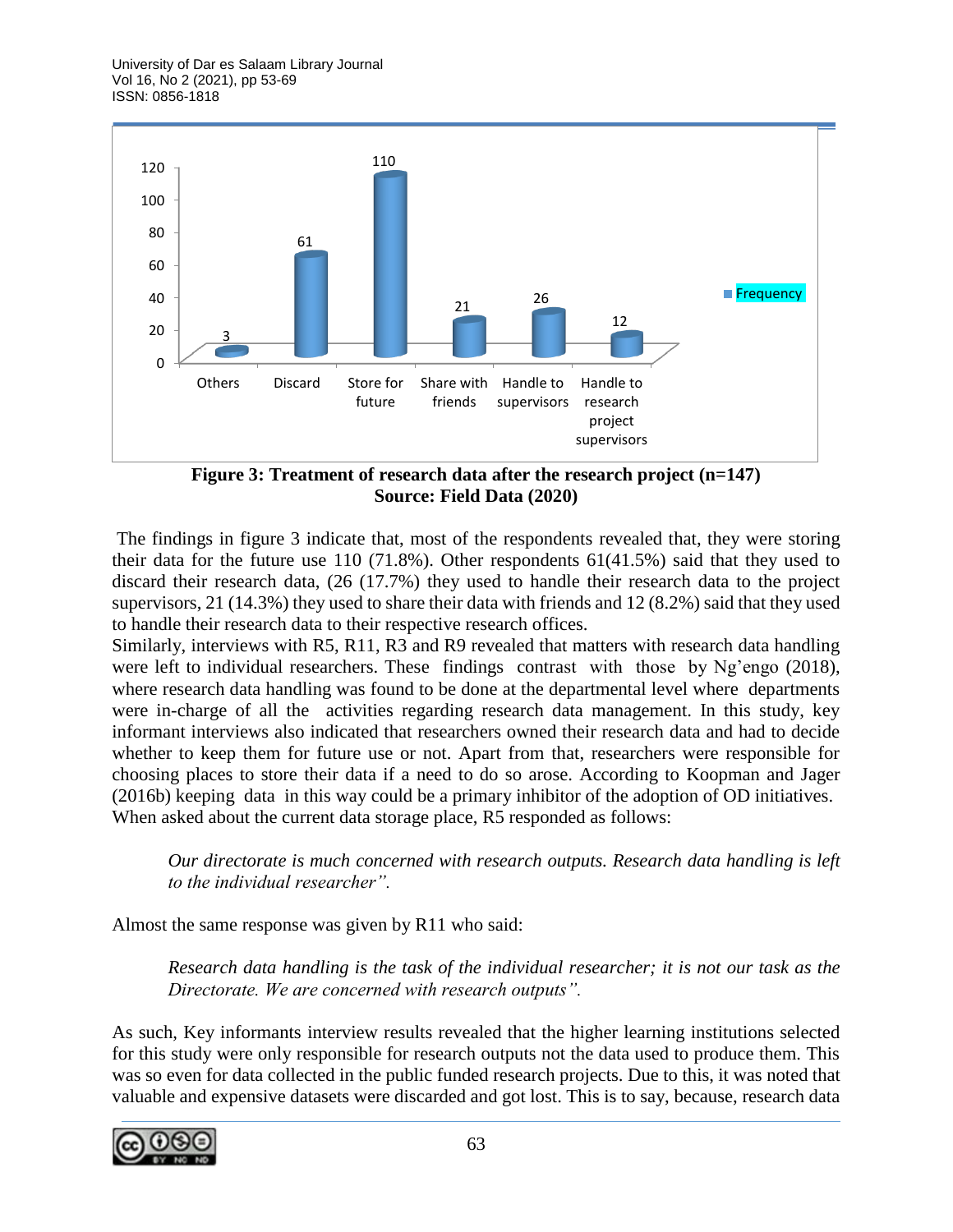were handled individually, for the case where researchers left or disengaged from the institutions, the research data they had would usually got lost or left unattended. These instances would lead to the duplication of research efforts and financial loss. In the same vein, Chigwada *et al.* (2017) also noted lack of coordination in research data handling in Zimbabwe research institutions.

### *Duration for Keeping Research Data*

Respondents were asked how long were they keeping the research data after their research data was done. The findings revealed that the respondents had a different time range for keeping their research data.This is as indicated in Table 3 below.

| Table 5: Duration for Reeping Research Data (n=147) |             |      |             |      |              |      |  |  |
|-----------------------------------------------------|-------------|------|-------------|------|--------------|------|--|--|
| <b>INSTITUTION</b>                                  | <b>UDSM</b> |      | <b>UDOM</b> |      | <b>TOTAL</b> |      |  |  |
|                                                     | Freq.       | $\%$ | Freq.       | $\%$ | Freq.        | %    |  |  |
| Never stored my research data                       | 6           | 4.1  | 2           | 1.4  | 8            | 5.4  |  |  |
| Less than a year                                    | 12          | 8.2  | 9           | 6.1  | 21           | 14.3 |  |  |
| $1-3$ years                                         | 25          | 17.0 | 24          | 16.3 | 49           | 33.3 |  |  |
| $4-6$ years                                         | 18          | 12.2 | 15          | 10.2 | 33           | 22.4 |  |  |
| More than 6 years                                   | 23          | 15.6 | 13          | 8.8  | 36           | 24.5 |  |  |
| Total                                               | 84          | 57.1 | 63          | 42.9 | 147          | 100  |  |  |

**Table 3: Duration for Keeping Research Data (n=147)**

**Source: Field Data (2020)**

Results in Table 3 indicate that 21 respondents (14.3%) used to keep their data for less than a year, 49 (33.3%) of the respondents indicated that they used to keep their research data for 1-3 years. Again, 33 respondents (22.4%) indicated that they used to keep their data for 4-6 years and 36 (24.55%) indicated that they used to keep their research data for more than 6 years. Although researchers claimed to have been storing their research data for future use, surprisingly, very few of them indicated to have been storing their research data for six years and above. This practice could be attributed to by the fact that there was no research data repository that was being used to archive and preserve research data in the surveyed institutions. Having different time ranges of keeping research data among researchers could also mean lack of guidelines and coordination regarding the actual time of keeping data (Chigwada et al., 2017; Ng'engo, 2018).

### *Amount of Research Data produced After Research*

It was found that the researchers in the selected higher learning institutions were generating and storing different amounts of research data as shown in Table 4.

| Respondents $(n=147)$ |             |         |             |         |              |         |  |  |  |
|-----------------------|-------------|---------|-------------|---------|--------------|---------|--|--|--|
| <b>INSTITUTIONS</b>   | <b>UDSM</b> |         | <b>UDOM</b> |         | <b>TOTAL</b> |         |  |  |  |
|                       | Frequency   | Percent | Frequency   | Percent | Frequency    | Percent |  |  |  |
| None                  |             | 3.4     |             | 2.7     |              | 7.5     |  |  |  |
| Less than 1GB         | 36          | 24.5    | 29          | 19.7    | 65           | 44.2    |  |  |  |
| 1 to 10GB             | 28          | 19      | 24          | 16.3    | 52           | 35.4    |  |  |  |

**Table** Error! No text of specified style in document.**: Amount of Research data generated by** 

Research Data Handling by Researchers in the Selected Universities in Tanzania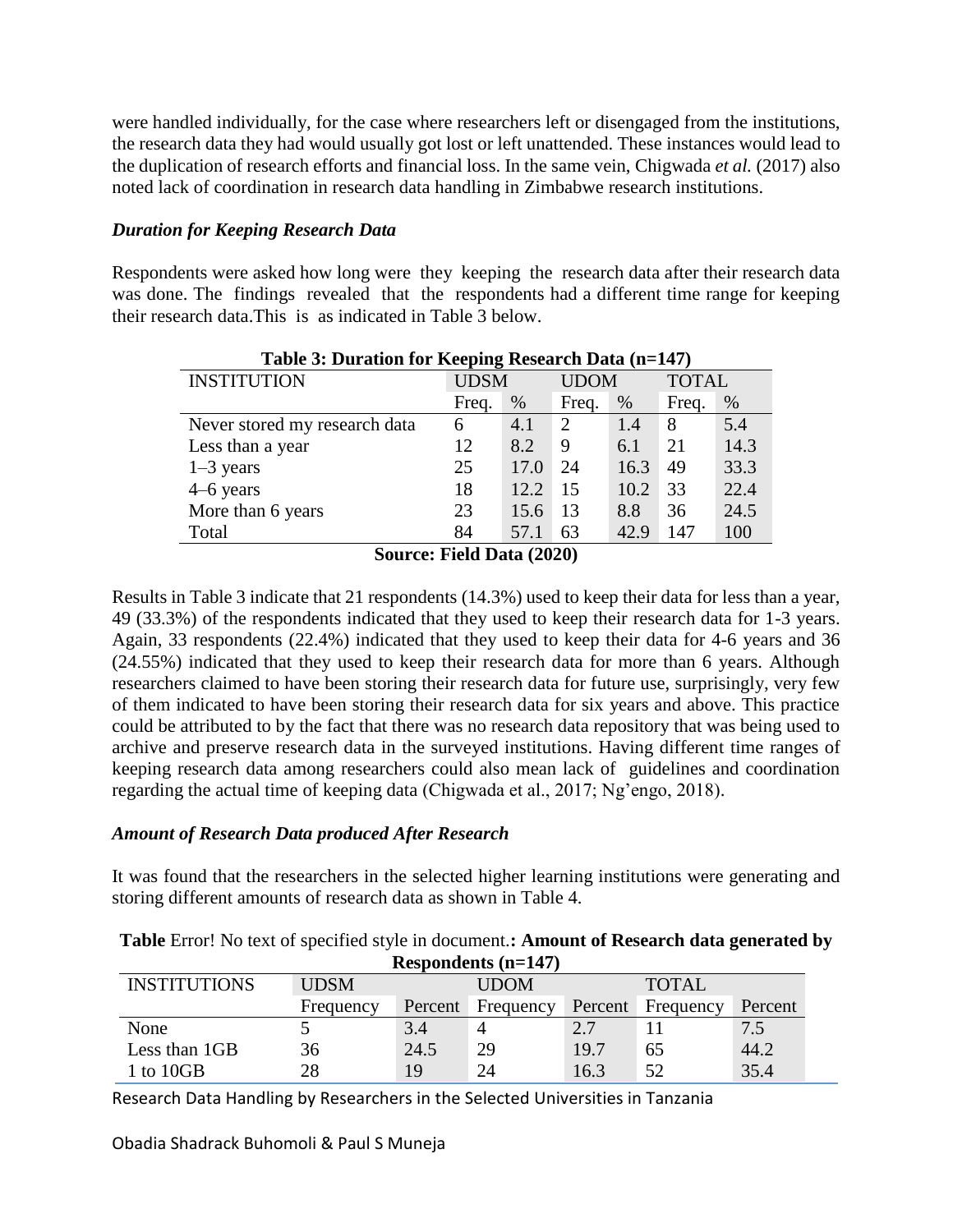University of Dar es Salaam Library Journal Vol 16, No 2 (2021), pp 53-69 ISSN: 0856-1818

| 10 GB to 1TB   |    | 5.4  | O  | 4.1     | ⊥⊣  | 9.5 |
|----------------|----|------|----|---------|-----|-----|
| l to 10TB      |    | 4.8  | 0  | $0.0\,$ | −   | 4.8 |
| More than 10TB |    | 0.0  | 0  | $0.0\,$ |     | 0.0 |
| Total          | 84 | 57.1 | 63 | 42.9    | 147 | 100 |

#### **Source: Field data (2020)**

The findings as shown in Table 4 indicate that the amount of research data that were possessed by researchers in the selected institutions were as follows: 65 (44.2%) were possessing less than 1 GB research data, 52 (35.4%) had possessed 1 to 10 GB of research data. Again, (14; 9.5%), possessed 10 GB to 1 TB of research data, 7 (4.8%) were possessing 1 to 10TB of research data and (11; 7.5%) were not possessing any research data when this survey was conducted. The findings also show that, the number of the respondents who appeared to possess a large number of research data sets in the surveyed institutions was small implying that the generated research data could easily be handled by the research data repositories if established. Those few individuals who had large amount of research data sets would better call for the establishments of the research data repositories as it might reach a point where the capacity of collected data could not be easily handled by an individual researcher thus, a need for a large storage capacity (Kennan & Markauskaite, 2015; Whitmire *et al*., 2015). Tuyl & Michalek, (2015) Mary Anne Kennan & Markauskaite (2015) share the same results.

#### *Compliance and Non-Compliance with the use of Research Data Management Plan (RDMP)*

Research data management plan as one of the important elements of research data management was examined in this study for knowing the current practices in handling of research data in the selected higher learning institutions. The results of these studies are as portrayed in Table 5.

| <b>RDMP</b>                      | <b>UDSM</b>                   |      | <b>UDOM</b>                         |      | Total |         |  |  |  |
|----------------------------------|-------------------------------|------|-------------------------------------|------|-------|---------|--|--|--|
|                                  | Frequency                     |      | Percent Frequency Percent Frequency |      |       | Percent |  |  |  |
| Use RDMP 32                      |                               | 21.7 | 18                                  | 12.3 | 50    | 34      |  |  |  |
| Don't<br>use $52$<br><b>RDMP</b> |                               | 35.4 | 45                                  | 30.6 | 97    | 66      |  |  |  |
| <b>TOTAL</b>                     | 84                            | 57.1 | 63                                  | 42.9 | 147   | 100     |  |  |  |
|                                  | $\sim$<br>(200)<br><b>.</b> . |      |                                     |      |       |         |  |  |  |

|  | Table 5: Compliance with of the use of RDMP in research processes $(n=147)$ |  |  |  |  |  |
|--|-----------------------------------------------------------------------------|--|--|--|--|--|
|--|-----------------------------------------------------------------------------|--|--|--|--|--|

**Source: Field data (2020)**

The results in Table 5 show that only (50 (34.0%) of the respondents in the selected higher learning institutions were using Research Data Management Plan in their research processes and the remaining 97 (66.0%) were not.

This study also found that RDMP was not being used and was not mandatory to be used in the research processes in the selected higher learning institutions. These results match with those by Kennan and Markauskaite (2015) and Ng'engo (2018) who found that, researchers in Wales, Australia and Kenya were not using RDMP in their research processes. Failure to use RDMP in research process could affect the research data life cycle as there might be poor guidance of the collection, handling, storage and may affect data re-use. The general understanding shows that failure to use RDMP could lead to poor production, management, and poor storage of research

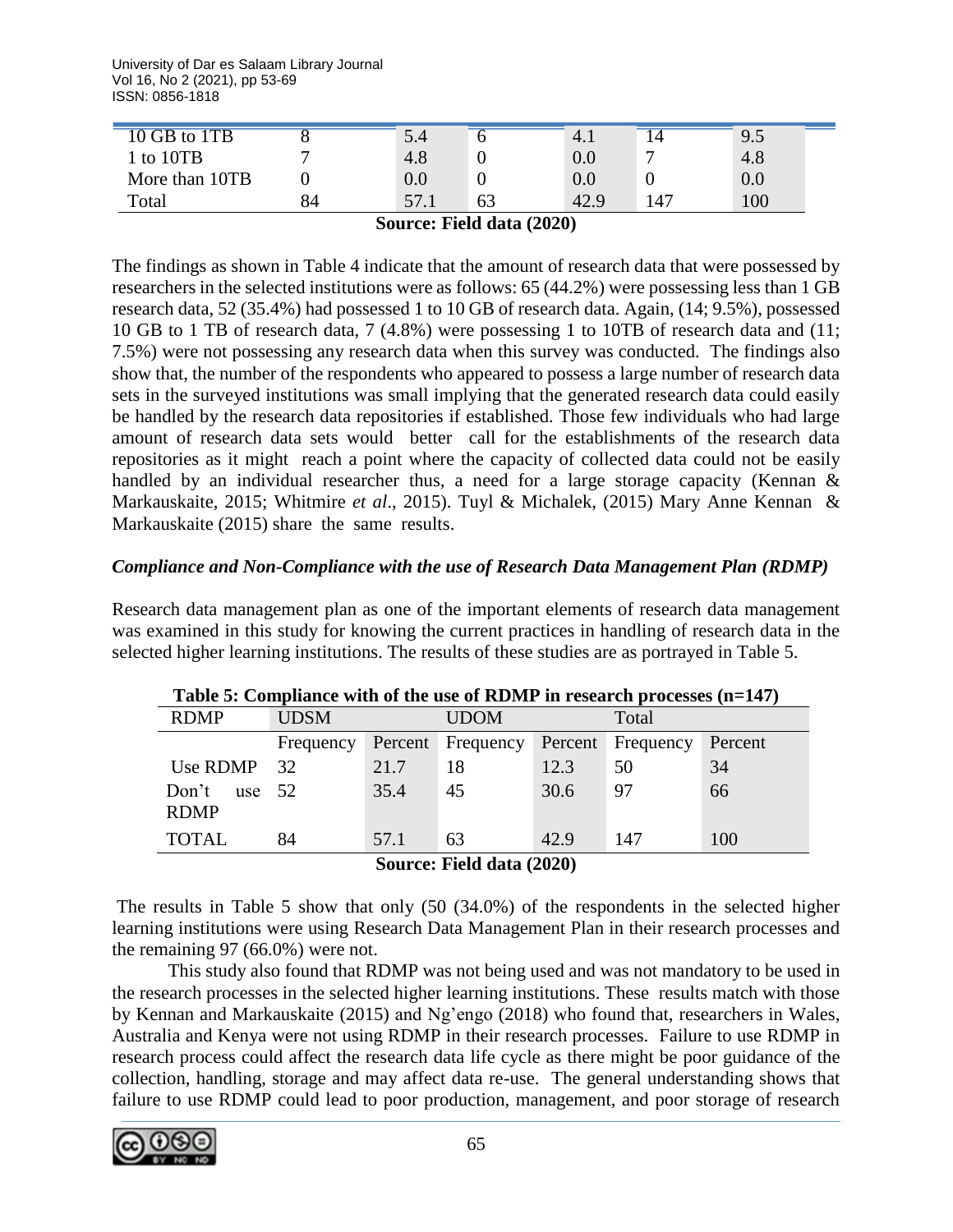data because of lack of guidance. As such, the low usage of such a plan recorded at the universities under study is likely to point to poor observation of some research data management principles despite the indications that things were getting done. For instance, responding to a question on RDMP, R11 stated as follows:

*Here in our institution, it is not mandatory for our researchers to use RDMP in their research processes. The decision to use of RDMP is upon the researcher himself/herself*.

This appears to explain the low usage of RDMP in the selected higher learning institutions even in research projects operating under public funding. These findings are different from those by Tuyl and Michalek (2015) who found that researchers in Carnegie Mellon University were mostly using RDMP in research projects operating under public funding. On the whole, the low usage of RDMP in the two institutions of higher learning involved in this study is an indication that adoption and use of OD are likely to be faced by difficulties since the quality of research data is probably compromised (Avuglah, 2016; ERC,2018; Ng'engo, 2018).

Respondents who said they were not using RDMP in their research process were then asked to indicate the reasons for not using it. This question was also important as it intended to bring to light the existing practices of management research data in the selected higher learning institutions. To respond to this question, respondents were required to tick all that apply. The results on this are shown in Figure 2.



**Figure 4: Non-compliance with the use of RDMP (n=97) Source: Field Data (2020)**

It was found that the respondents had different reasons for not using RDMP in their research processes. These reasons were such as being unaware of the plan 51 (52.6%), inability to prepare RDMP 39 (40.2%), the plan not being a priority 16 (16.5%), and irrelevance of the plan to studies 11(11.3%). These results are in some way similar to those reported by Tuyl and Michalek (2015) where was revealed that most researchers were not using RDMP because they found it irrelevant to their research areas or simply unimportant. This further shows that units responsible for research

Research Data Handling by Researchers in the Selected Universities in Tanzania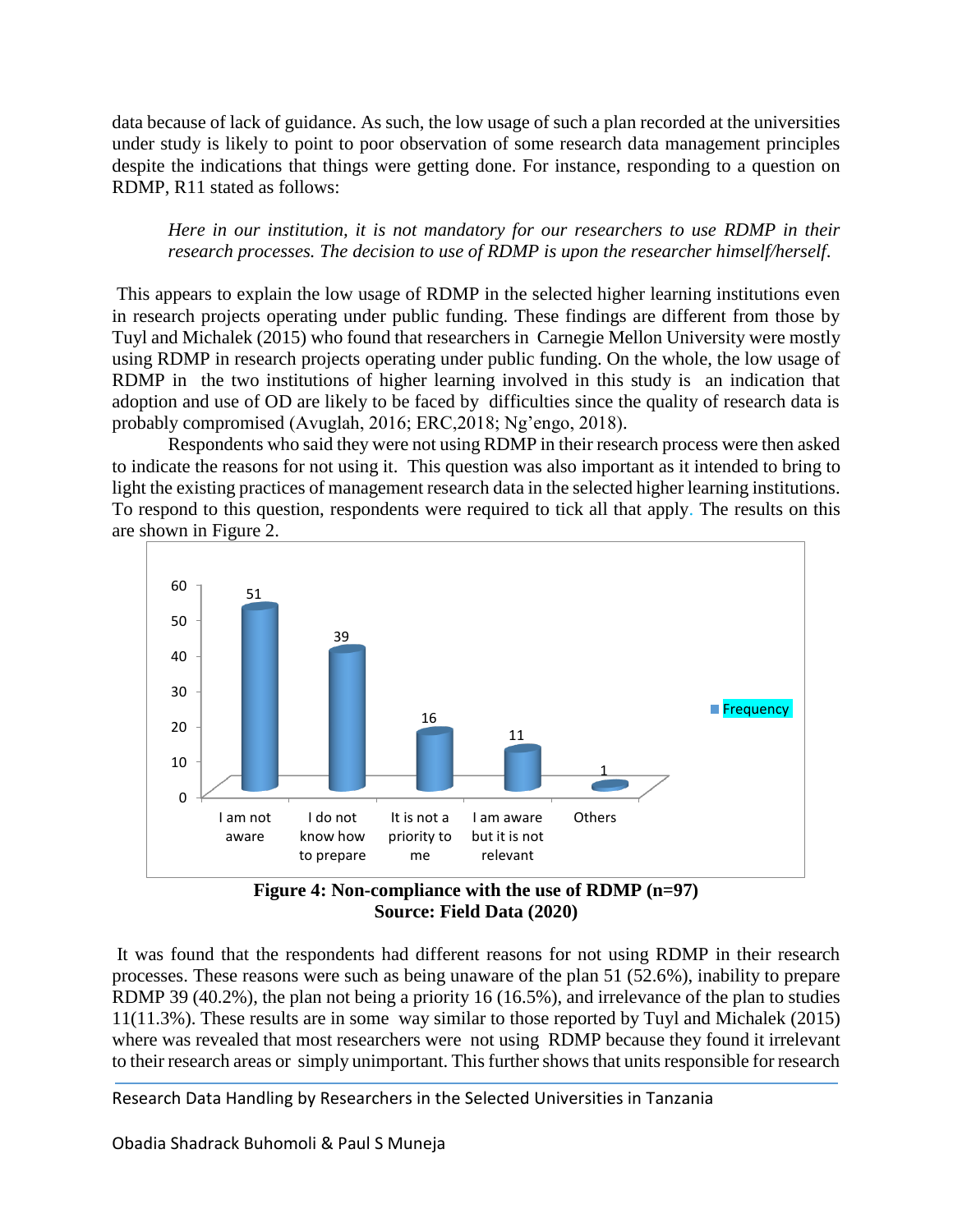data management have a very huge task to perform regarding making their institutions ready for OD, including promoting the usage of RDMP in the research processes. Lastly, the findings of this study imply that there is a need for revising HLIs research policies and guidelines to accommodate issues related to research data handling.

### **Conclusion, Recommendations and Implications**

This study concludes that; research data were not properly being handled in the area of this study. It was found that data handling was left in the hands of individual researchers. This is supported by the fact that most researchers were using personal devices for storing their research data. It was found that there were no any established guidelines on the type of research data file formats to be produced by researcher in the respective institutions. Again, it was found that research data were owned by individual researchers not by their respective institutions thus making them decide whether to keep or discard after the end of the research project. Furthermore, there was lack of established data repository for archiving and preserving research data. Lack of proper data handling was echoed by the unavailability of RDMP even for the publicly funded research projects. This study proposes the establishments of legal and institutional frameworks to guide the issue of research data handling and research data management at large from the data capture stage to data disposition. This study also recommends that, the units responsible for research and publications in the respective institutions, should not only concentrate their efforts on the research outputs, but also they should direct their efforts to the management of research data. In addition, data literacy training should continuously be conducted to researchers in order to increase their knowledge on data handling. This study therefore recommends more collaboration between researchers, directorate of research and publication, ICT and library to improve the research data handling.

### **References**

- Anatory, J. (2017). ICT for fostering industrilization and socio-economic deveopment in Tanzania. *Sufficiency Economy Philosophy (SEP) and Sustainable Development Goals (SDG).* Retrieved from http://www.erb.go.tz/index.php/about-us/55-annual-eng-day-2017
- Apanasevic, T. (2018). *Opportunities and challenges of mobile payment services: The perspective of service providers* (Doctoral dissertation, Kungliga Tekniska högskolan).
- Aurban University. (2019). *Open data and academia: What role does academia play in helping to open data to solve world hunger*.
- Avuglah, B. K. (2016). *Developing and implementing plan for research data management at the University of Ghana*. Master's dissertation, University of Pretoria, South Africa.
- Bangani, S., & Moyo, M. (2019). Data sharing practices among researchers at South African Universities. *Data Science Journal*, *18*(1).
- Borgman, C. L. (2018). *Open data, grey data, and stewardship: Universities at the privacy frontier Berkeley Technology Law Journal,* 33 (2), 365-412*.*
- Buhomoli, O. S., & Muneja, P. S. (2020). Awareness of open data among researchers in selected public Universities in Tanzania. *University of Dar es Salaam Library Journal*, 15(1), 173– 185.
- Buys, C. M., & Shaw, P. L. (2015). Data management practices across an institution : Survey and report data. *Journal of Librarianship and Scholarly Communication*, 3(2), 1–24.

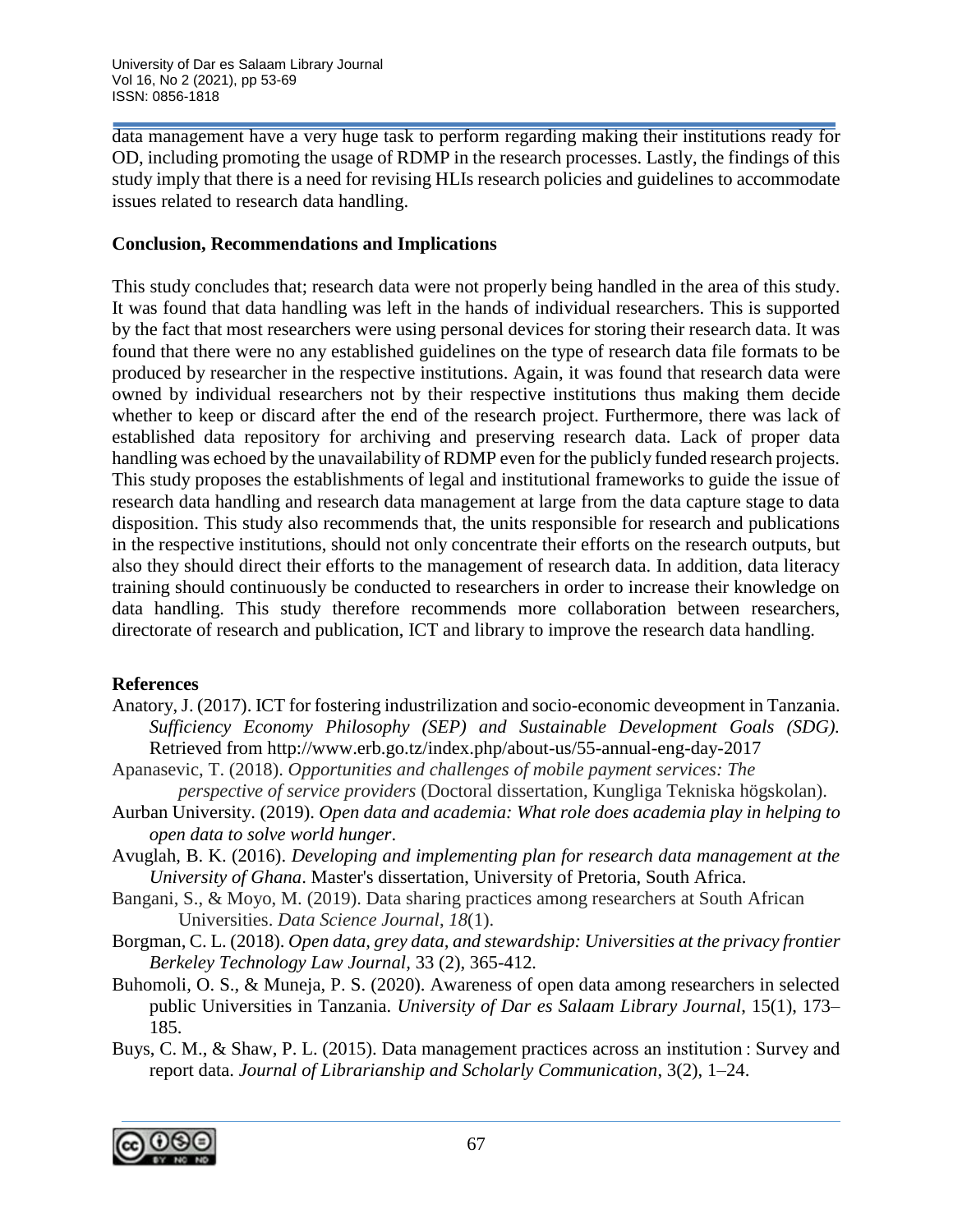- Chigwada, J., Chiparausha, B., & Kasiroori, J. (2017). Research data management in research institutions in Zimbabwe. *Data Science Journal*, *16*(31), 1-9
- Chiware, E. R., & Becker, D. A. (2018). Research data management services in southern Africa: a readiness survey of academic and research libraries. *African Journal of Library Archives and Information Science*, *28*(1), 1-16.
- Davies, T., Walker, S. B., Rubinstein, M., & Perini, F. (Eds.). (2019). *The state of open data*. Cape Town: African Minds and International Development Research Centre.
- Deards, K. (2013). An open data manifesto. In Council on library and information resources (Ed.), *Research data management principles, practices, and prospects*. University of Texas.
- Elsayed, A. M., & Saleh, E. I. (2018). Research data management and sharing among researchers in Arab universities: An exploratory study. *IFLA Journal*, 44(4), 281–299.
- European Research Council. (2018). *Open research data and data management plans information for ERC grantees*. (February), 1–15.
- Gewin, V. (2015). An open mind on open data. *Nature*, 529, 117–119.
- Jaakkola, H., Mäkinen, T., & Eteläaho, A. (2014). Open data Opportunities and challenges. *ACM International Conference Proceeding Series*, *883*, 25–39. New York, New York, USA: Association for computing machinery. https://doi.org/10.1145/2659532.2659594
- Johnson, R., Chiarelli, A., & Kaye, J. (2016). Research data assessment support: Findings of the 2016 data assessment framework (DAF) surveys. *Jisc*, (July 2017). Retrieved from https://doi.org/10.5281/zenodo.177856.
- Joseph, H. (2017).*What's Up with Open Research Data. Colorado Open Scholars. 1.Retrived from, https://digitalcommons.du.edu/co\_Open\_Scholarship/1*
- Karick, A. (2014). *Research data management: guidelines and planning for researchers*. Retrieved from https://www.swinburne.edu.au/media/swinburneeduau/ research/%0Adocs/pdfs/Research\_Data\_Management\_Guidelines.pdf.
- Kassen, M. (2018). Adopting and managing open data: Stakeholder perspectives, challenges and policy recommendations. *Aslib Journal of Information Management*.70(5)
- Kennan, M.A. (2016). Data management: knowledge and skills required in research, scientific and technical organizations. Retrieved from http://library.ifla.org/1466/1/221-kennan-en.pdf
- Kennan, Mary Anne, & Markauskaite, L. (2015). Research data management practices: A snapshot in time. *International Journal of Digital Curation*, 10(2), 69–95.
- Kimaryo, C. (2016). *Knowledge management initiatives in selected research institutions in Tanzania. PhD thesis*, University of Dar es Salaam, Tanzania.
- Koopman, M. M., & Jager, K. de. (2016a). Archiving South African digital research data : How ready are we ? The South African context. *South African Journal of Science*, 112(7), 1–7.
- Koopman, M. M., & Jager, K. de. (2016b). Archiving South African digital research data : How ready are we ? The South African context. *South African Journal of Science*, 112(7), 1–7.
- Mulamula, G. (2016). ICT and innovation: Tanzania National experience and challenges. *TANZIC Conference*, 1–15. Dar es salaam. Retrieved from https:/tanzict.com/2016.pdf
- Mushi, G., Deventer, M. Van, & Pienaar, H. (2020). Identifying and implementing relevant research data management services for the library at the University of Dodoma. *Data Science Journal*, 19(1), 1–9.
- Ng'engo, E. G. (2018). *Research data management in Kenya's agricultural research institutes*. PhD thesis, University of Kwazulu Natal, South Africa.

Research Data Handling by Researchers in the Selected Universities in Tanzania